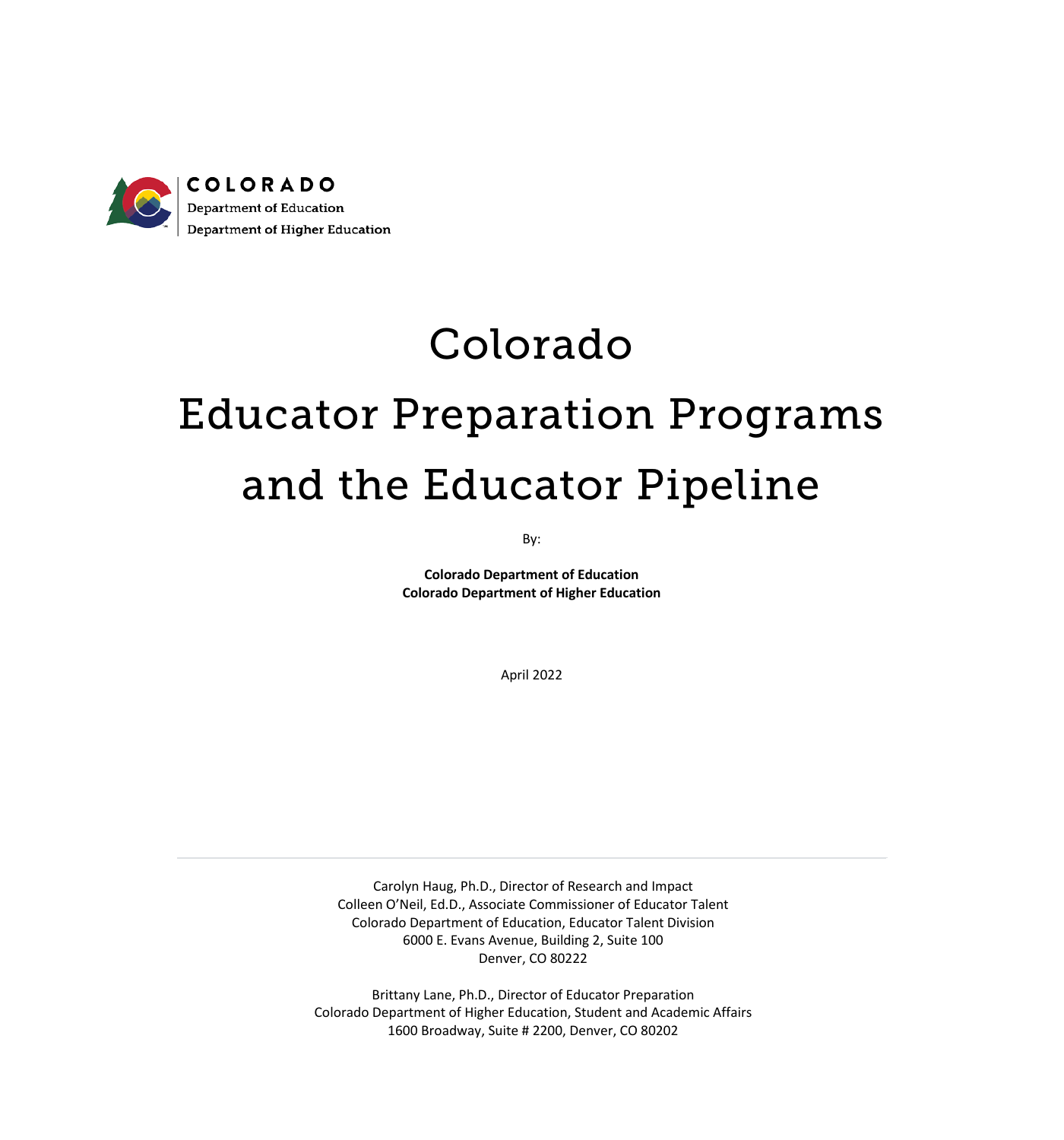

## **Table of Contents**

| Introduction                                  | 3  |  |
|-----------------------------------------------|----|--|
| Methodology                                   | 5  |  |
| <b>Enrollment and Completion Trends</b>       | 6  |  |
| Diversity of Educators                        | 9  |  |
| Addressing Content Shortage Areas             | 9  |  |
| Licensure Exam Performance                    | 9  |  |
| Colorado-prepared New Teacher Employment      | 10 |  |
| Context of New Teacher Employment             | 11 |  |
| New Teacher Performance                       | 11 |  |
| New Teacher Retention, Mobility and Attrition | 12 |  |
| <b>Explore the Interactive Dashboards</b>     | 12 |  |
| References                                    | 13 |  |
| Appendix A                                    | 14 |  |
| Definitions                                   | 14 |  |
| Appendix B                                    | 15 |  |
| Appendix C                                    | 17 |  |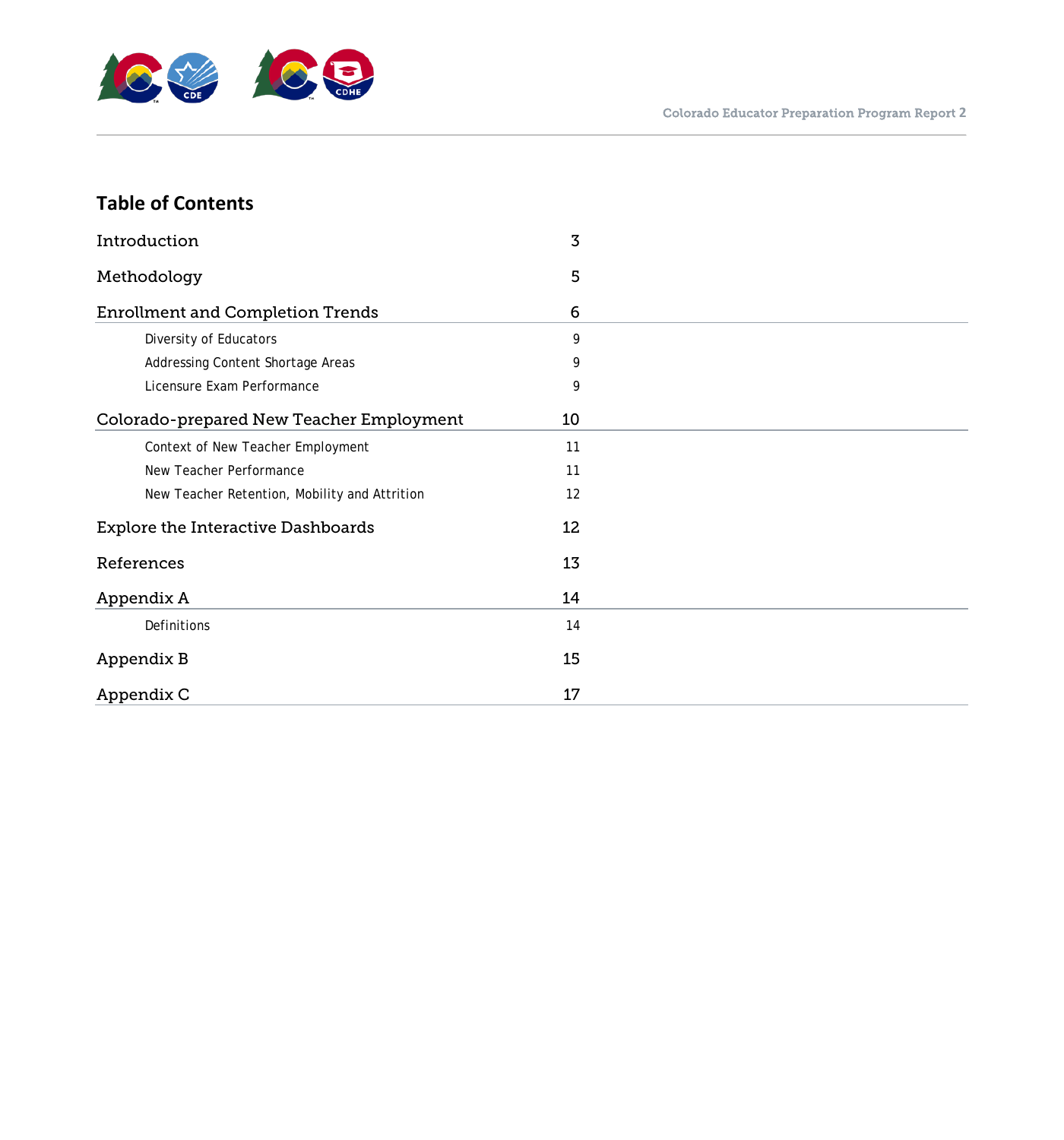

## <span id="page-2-1"></span><span id="page-2-0"></span>Introduction

Amid existing educator workforce concerns, COVID-19 created upheaval in schools that has had a significant impact on learners, educators and preservice teacher candidates. The pandemic has increased attention to the issue of developing and sustaining a high-quality educator workforce. A shortage of teachers is a national problem that Colorado continues to grapple with as the population grows, demographics change and enrollment in teacher preparation decreases (Sutcher, Darling-Hammond, & Carver-Thomas, 2016). Teacher shortages are more concentrated in some Colorado geographical areas and in some teaching content and specialty areas than others (Colorado Department of Education, 2021). At the same time, many states, including Colorado, have mandated more rigorous educator quality standards and performance evaluation systems as part of an effort to differentiate and improve teacher performance (Aragon, 2018). Additionally, Colorado and several other states link educators' outcomes to the preparation programs to lend transparency to contributions of preparation programs (Teacher Preparation Analytics, 2018). Amid these existing educator workforce issues, the COVID-19 pandemic caused a tremendous and immediate change to how teachers do their jobs and how future teachers are trained. For some student teachers completing their preparation programs in spring 2020, fall 2020 and spring 2021, much of their clinical experience has been in a remote teaching environment. This has impacted both preparation programs and school districts. Many forecast a downturn in the number of individuals interested in becoming teachers (Lachlan, Kimmel, Mizrav and Holdheide, 2020). Like learners in schools who will need intentional, targeted responses to make up for lost in-person learning opportunities, new teachers completing programs during this time will need ongoing support to make-up for opportunities missed during preparation.

A key focus of the state is to develop, deploy and support educator talent strategies for preparation programs, school districts and schools so that the most effective educators are in every school and classroom and all students are prepared for college, career and life. The realization of this goal is, in part, dependent upon a knowledgeable and skilled educator workforce emerging from Colorado's educator preparation programs. Traditional educator preparation programs, which include public and private university programs, are authorized and overseen by the Colorado Commission of Higher Education, Colorado State Board of Education, CDHE and CDE, and alternative educator preparation programs are authorized and overseen by the Colorado State Board of Education and CDE. The Colorado Educator Preparation Programs Report (EPP Report) is jointly produced by these entities to share information with preparation programs to inform curriculum and program improvements by providing these outcome data and informing the public of trends in educator preparation and employment. For new teachers, this report portrays a talent pipeline that begins with enrollment in a preparation program and tracks cohorts<sup>[1](#page-2-1)</sup> into the classroom and through retention over time.

Required under Colorado Revised Statutes §22-2-112(1)(q) and §23-1-121(6), this EPP Report examines outcomes of preparation programs' contributions to Colorado's workforce. The EPP Report contains enrollment and completion metrics and metrics that follow new teachers into the workforce in Colorado public schools. Job performance outcomes include employment statistics, contextual information about the districts and schools in which teachers are employed, teacher effectiveness ratings and retention and mobility statistics. This year's EPP Report contains metrics related to candidates' and completers' licensure exam pass rates and completers' initial licensure application and approval rates. The updated EPP [report](https://www.cde.state.co.us/code/eppreport) also presents the programs' unique mission statements and links to each program's website for further information.

#### **Traditional and alternative preparation**

There are two pathways to becoming an educator in Colorado. The traditional route involves candidates enrolling in an approved public or private college or university, completing an approved program, and, once the program is completed, applying for licensure. State law, C.R.S. §23- 1-121, grants CCHE and SBE the authority to approve educator preparation programs at public and private colleges and universities and the SBE the authority to oversee the appropriate and effective incorporation of program content. The second pathway is through designated agencies approved by the state as alternative licensure educator preparation programs, referenced throughout this report as alternative preparation

 $1$  A cohort consists of all initial licensure preparation program completers in a given academic year, and the "cohort name" is the academic year of completion; e.g., the 2019-20 cohort is the group of new teachers who completed preparation programs in the 2019-20 academic year.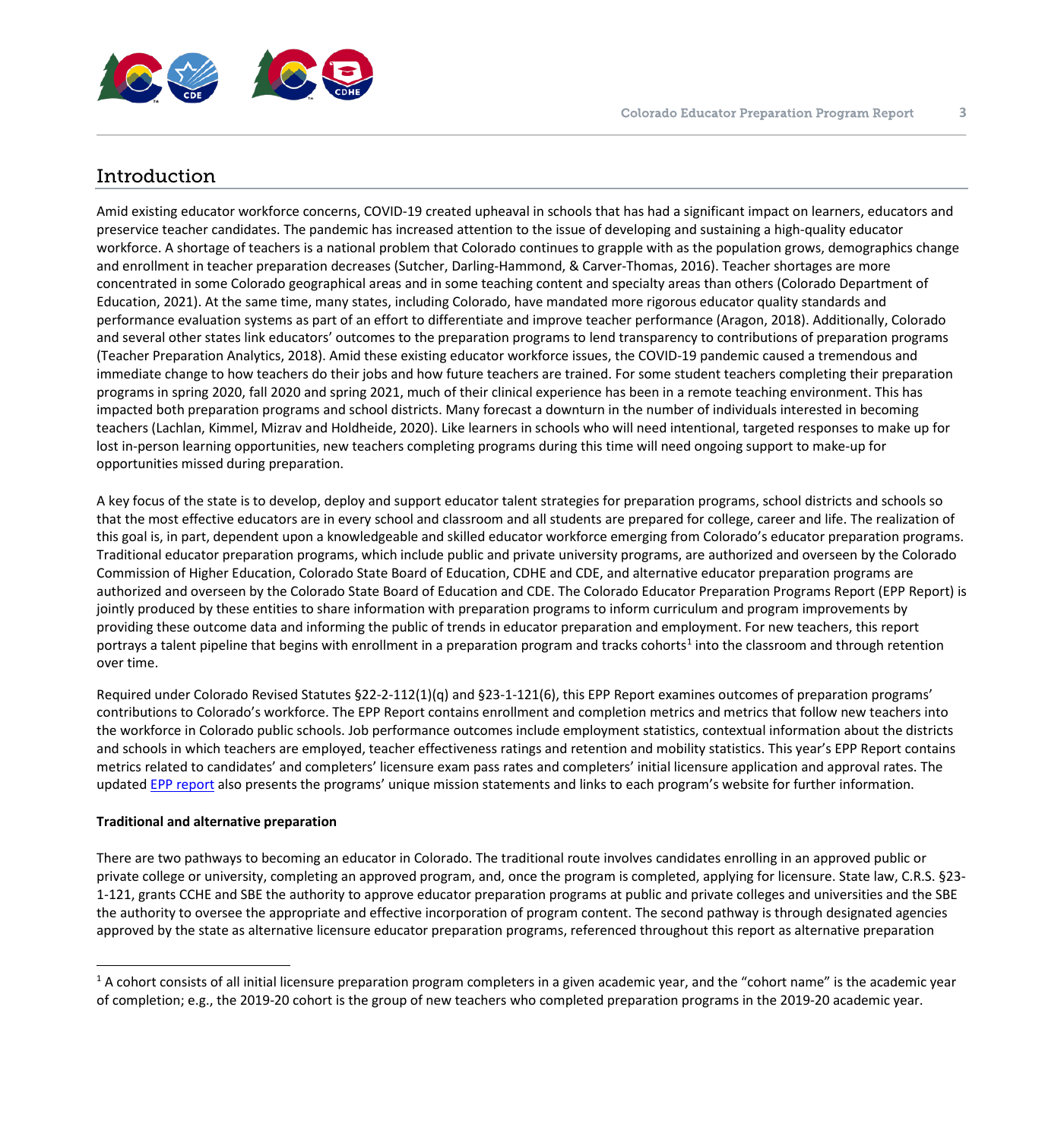

programs. State law, C.R.S. §22-60.5-205, requires these alternative licensure programs to be under the sole authority of the SBE and CDE. This option exists for those individuals who already hold at least a bachelor's degree but need the additional coursework and training in pedagogy. Alternative teacher and principal candidates receive instruction while they are working in a school as the principal or as a teacher of record with lead responsibility for student instruction and learning.

#### **Suggestions for using the Educator Preparation Program Report**

The term EPP Report is used to refer both to this written executive summary and the [web-based interactive](https://www.cde.state.co.us/code/eppreport) dashboards, which display visuals based on the full set of data. The EPP Report is updated annually. The interactive nature of the web-based EPP Report makes it flexible to meet the needs of a variety of users. One primary goal of the report is to allow EPPs access to their data, which is helpful for their continuous improvement efforts. For example, the EPP Report is intended to foster discussions within the EPP about programmatic improvement; spark conversations with other academic departments within their institutions that lead to specific content knowledge support in candidate endorsement areas and engage primary partner districts to identify ways to strengthen clinical practice. The report also will be useful during the periodic state program review and reauthorization process in which program design and content are examined to determine the ability to prepare educators to serve children in classrooms. The reauthorization review occurs not more than once every five years and includes a written report from the EPP and a state team site visit. As part of the reauthorization cycle, the EPP and the state reauthorization team can easily locate useful historic and comparative data to tailor discussions during the reauthorization site visit.

A second primary goal of the report is to provide other stakeholder groups, such as school districts, policymakers, community groups, advocacy groups, prospective education candidates and researchers, with access to program-specific and statewide educator workforce information. School district hiring offices have access to aggregate information about graduates from specific preparation programs and in specific endorsement areas to help inform recruitment efforts and other decision areas. Policymakers have a richer portrayal of the teacher pipeline in Colorado to inform future legislation and funding decisions. Similarly, community and advocacy groups can access data specific to their interests to inform their efforts. Prospective students can use the dashboards to quickly identify which EPPs offer programs of interest to them and drill directly from the dashboards into any specific EPP for further information about application requirements, costs, etc. The availability of downloadable data files containing the data displayed in the web-based dashboards allows researchers easy access to publicly available data.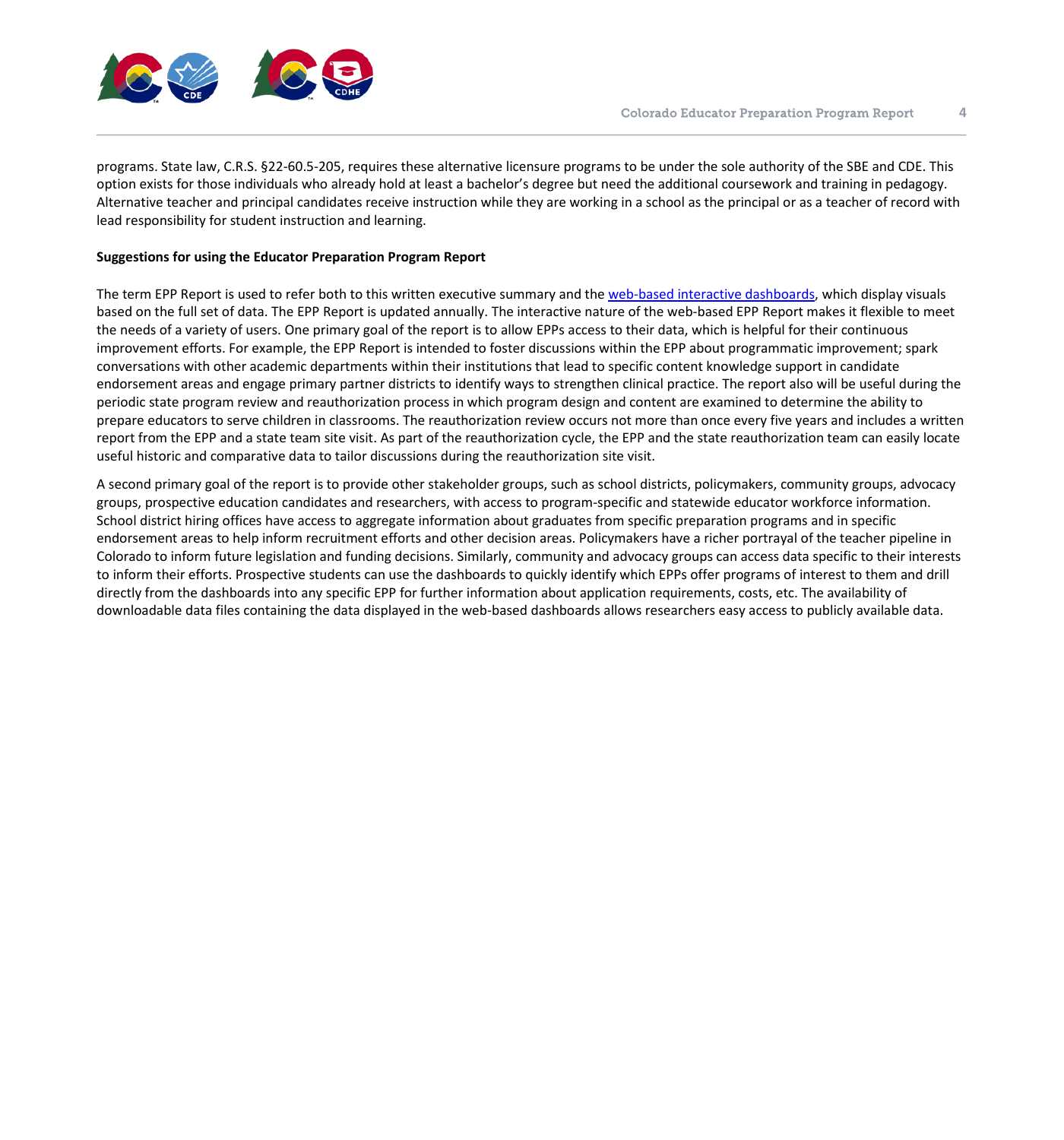

## <span id="page-4-2"></span><span id="page-4-1"></span><span id="page-4-0"></span>Methodology

The majority of data for this report originate from the EPPs and Colorado school districts. Most data used are gathered in multiple mandatory data collection processes operated by CDHE and CDE. In addition to the data collections, the authorization and reauthorization information that appears in the reports are annually updated by state staff who oversee these activities, EPP mission and vision statements are provided by program staff and licensure exam data are provided by the test vendor.

Staff from CDHE collect data from traditional EPPs that are required to annually report enrollment and completion data by endorsement area for all educator licensure candidates through the CDHE Student Unit Record Data System (SURDS). Staff from CDE collect data from designated agencies authorized to provide alternative licensure and are required to annually report enrollment and completion by endorsement area through the Designated Agencies Data Collection (DADC). Together, these two collections represent the enrollment and completion in EPPs in Colorado. Enrollment and completer data for traditional EPPs is shared with CDE by CDHE through permissions granted in a formal Data Sharing Agreement for purposes of creating the EPP Report.

For this report, the academic year includes fall, winter (for those programs operating on a quarter system), spring and summer terms, in that order. Each of these terms is identifiable in CDHE's Student Unit Record Data System (SURDS) data, which allows the SURDS terms to be matched to CDE's Designated Agencies Data Collection (DADC) terms. This is necessary to ensure consistency in terms reported for an academic year because these data collections operate on different reporting cycles<sup>[2](#page-4-1)</sup>.

Employment data are collected annually by CDE from all Colorado public school districts and Boards of Cooperative Educational Services (BOCES) that employ educators through the Human Resources Snapshot. This collection provides employment, performance and retention information for the cohort of new teachers tracked into the workforce in Colorado public schools. Contextual information about the schools and districts in which new teachers are employed comes from the CDE October Count collection and district annual accreditation ratings generated by CDE.

New to the EPP Report this year are disaggregated licensure exam pass rate metrics<sup>[3](#page-4-2)</sup>, as required by [House Bill 21-1010.](https://leg.colorado.gov/sites/default/files/2021a_1010_signed.pdf) Statute requires reporting first-attempt pass rates, in addition to highest-score-pass rates that have been reported in the past. Each of these metrics must be disaggregated by race, ethnicity and gender.

Finally, the most recent EPP authorization or reauthorization by the State Board of Education and, in the case of traditional programs, the Colorado Commission on Higher Education is based on agency internal records and official authorization/reauthorization documents.

Numerous stakeholders provided valuable input during the development of the new, more comprehensive EPP Report that was released in January 2020 and a smaller advisory committee was brought together to provide feedback on the changes pursuant to H.B. 21-1010 released in winter 2022. Their feedback has been incorporated into the EPP Report.

<sup>&</sup>lt;sup>2</sup> Relatedly, the summer 2020 traditional EPP enrollment is finalized in October 2021, and so on. Due to this pattern of term-matching and collection timelines, the EPP reports are anticipated to be released in Winter annually and the most recent enrollment and completion data will be from two years earlier. In this case, the 2019-2020 cohort.

 $3$  Licensure exam scores and pass status is provided to CDE by the testing vendor, ETS, through secure file transfer.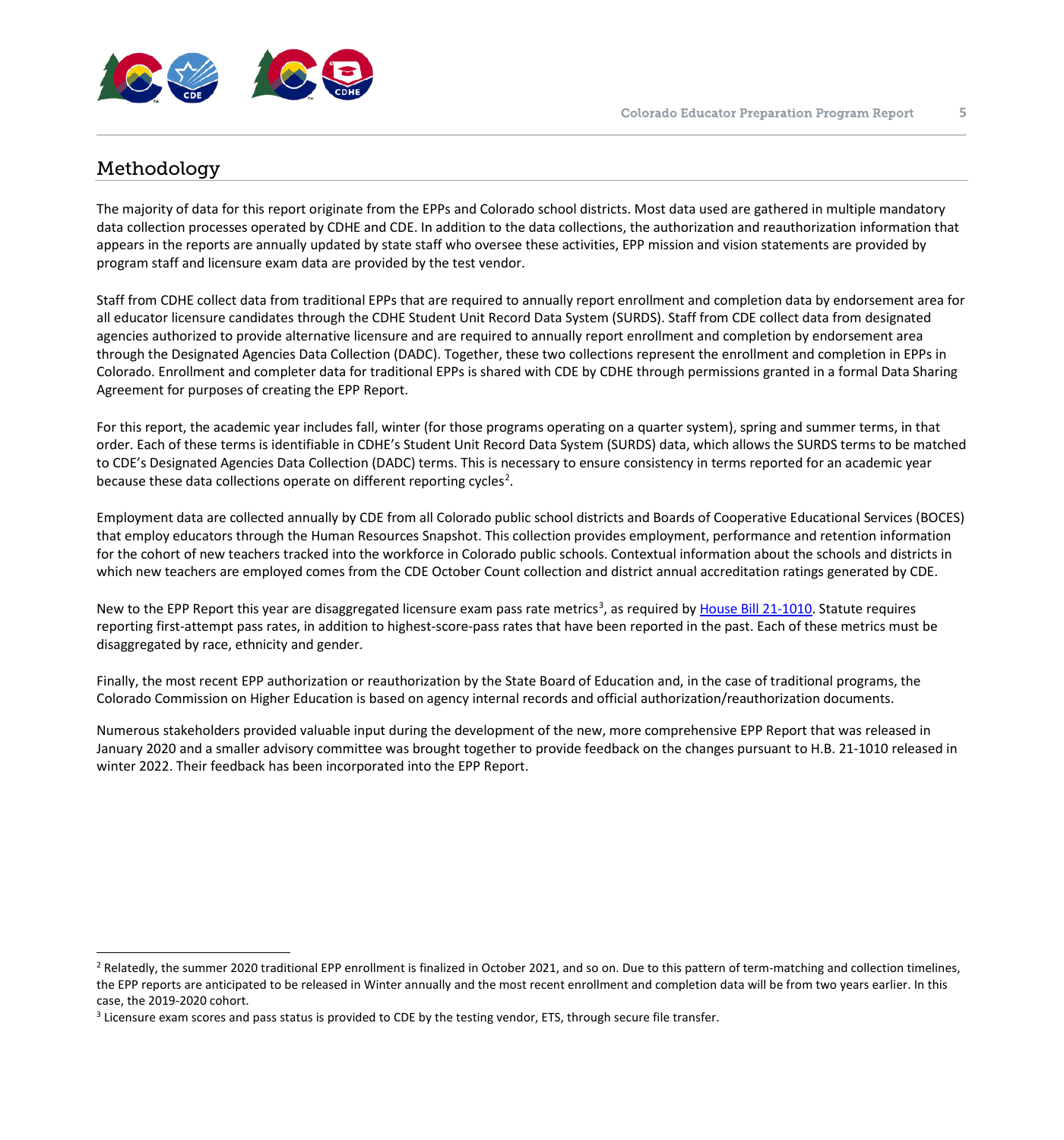

## <span id="page-5-0"></span>Enrollment and Completion Trends

Program enrollment reflects how many candidates are in the pipeline to be available eventually for the educator workforce. However, programs vary in length from one year for many (but not all) alternative licensure programs to several years for an undergraduate student. Therefore, it cannot be assumed that enrollment growth one year will result in completion growth that year or even the next year. Program growth is more appropriately interpreted as an expansion of the pipeline.



Overall enrollment in Colorado educator preparation programs has increased over the past five years from 11,224 in 2015-16 to 11,683 in 2019- 20, representing an increase of 4.1%. Increases in K-12 student populations during this period (1.6%) make the rise in the production of teachers a priority. However, nationwide, fewer high school students are interested in seeking majors in education (ACT, 2015).

Overall, completion in educator programs increased from 3,152 in 2015-16 to 3,201 in 2019-20, representing an increase of 1.6%. The Education Commission of the States (2019) recently reported that 45 states experienced a decrease in educator preparation program completions between 2008-09 and 2016-17. While the total number of new-educator completers has slightly increased in Colorado, there are yearly fluctuations, and from 2018-19 to 2019-20 the number of completers declined by 192. At the same time, the number of enrollees decreased by 584. The decrease in enrollment and completion coincided with the start of the pandemic, and it is too early to know if this is a temporary or persistent downward trend.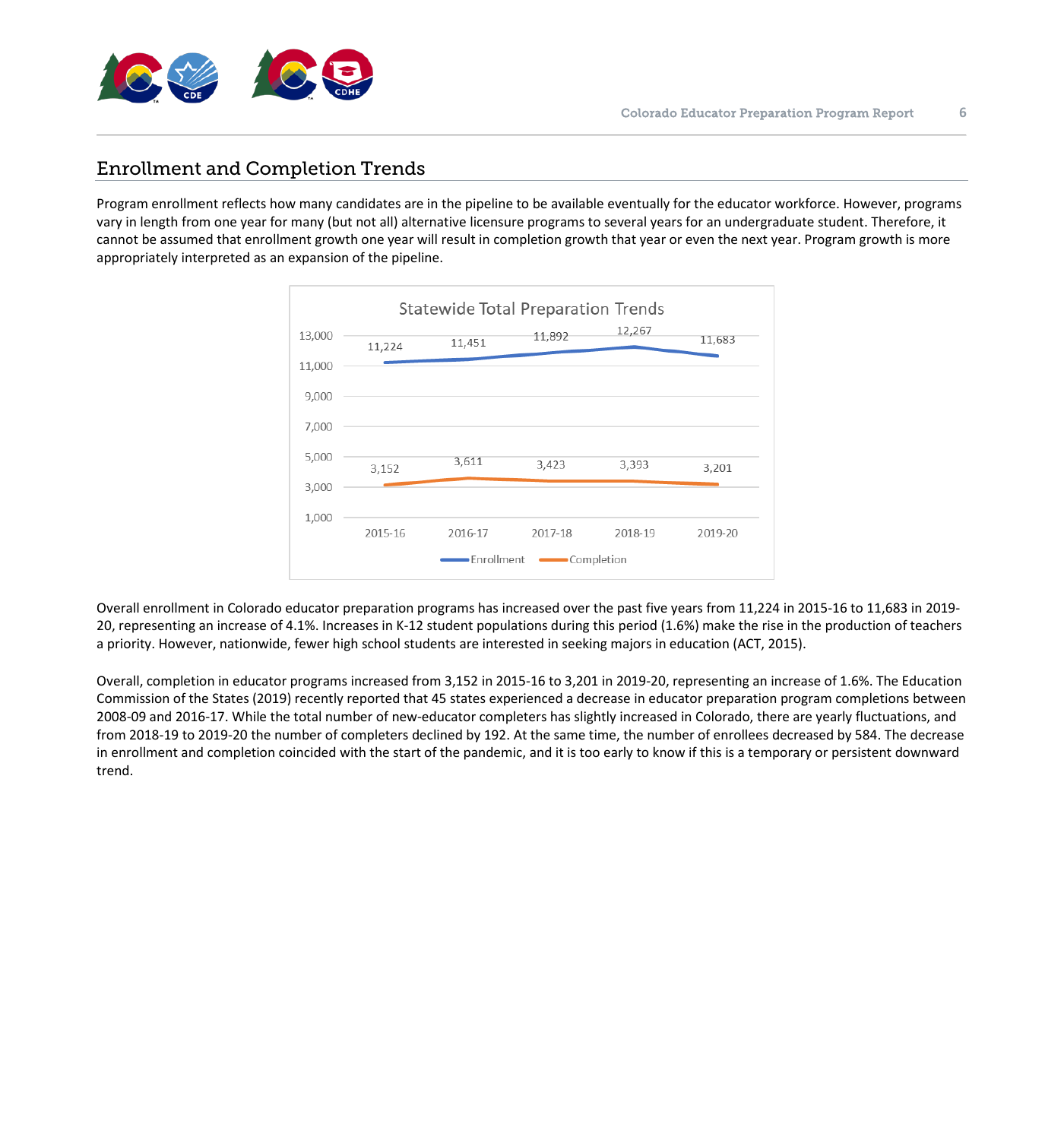

<span id="page-6-0"></span>

Traditional programs posted slight enrollment increases over the past five years from 10,159 in 2015-16 to 10,414 in 2019-20, an overall increase of 2.5%<sup>[4](#page-6-0)</sup>. Although enrollment was somewhat higher, the completion rate was somewhat lower. Traditional preparation programs graduated 2,314 educators in 2019-20, which is a slight decrease (-4.1%) from five years earlier. Elementary education has had and continues to have the largest number of completers, although there was a small decrease in new elementary teachers in 2019-20 compared to 2018-19.

<sup>&</sup>lt;sup>4</sup> The enrollment and completer data available through 2017-18 do not contain special services providers because these educators were not required to be reported in the CDHE annual collection. Special services providers include school audiologists, school counselors, school nurses, school occupational therapists, school orientation and mobility specialists, school physical therapists, school psychologists, school social workers and school speech/language pathologists.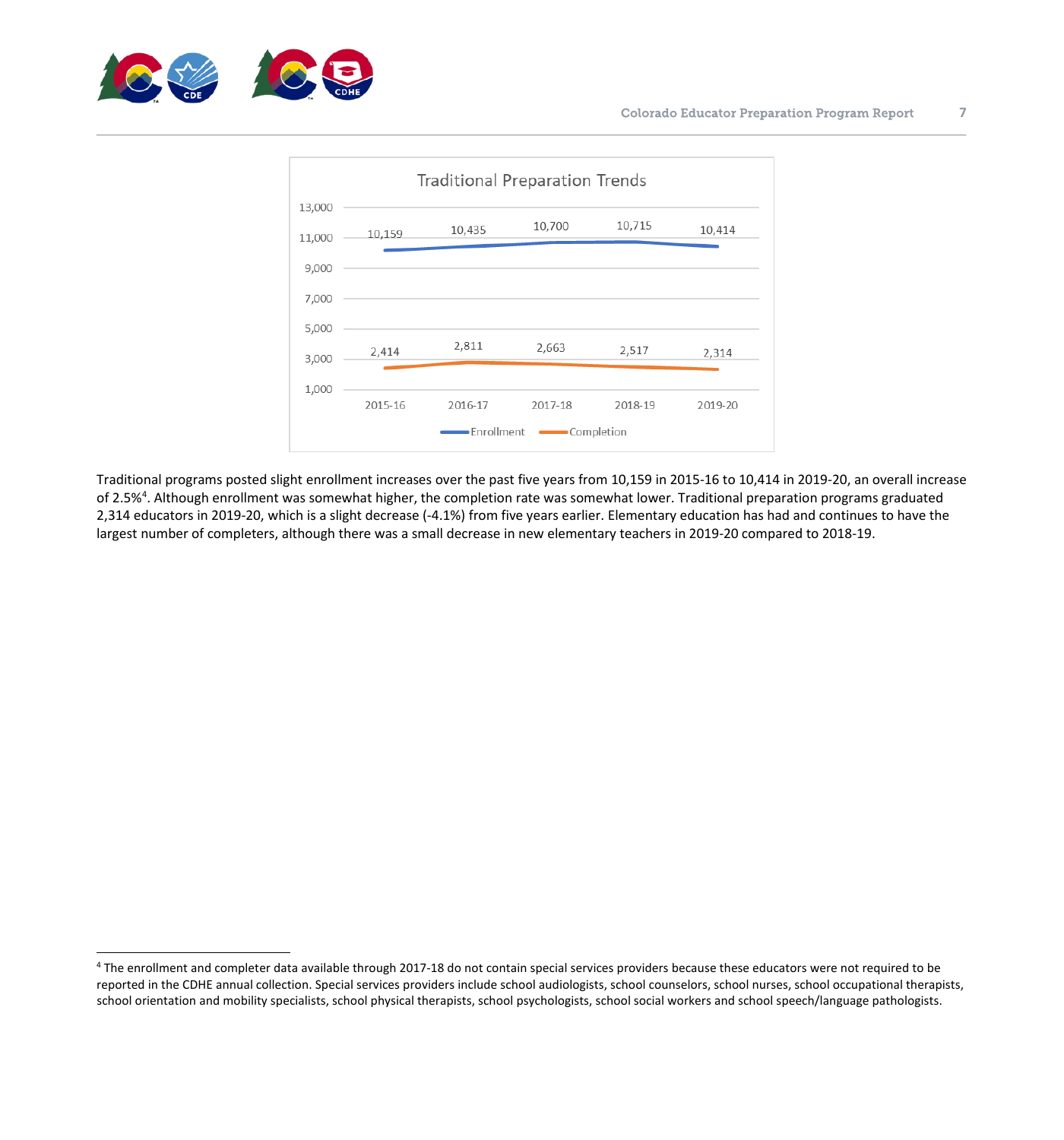



Alternative preparation programs have experienced growth in both enrollment and completion during the past five years. Alternative programs experienced high enrollment growth rates from 1,099 in 2015-16 to 1,305 in 2019-20, an overall increase of 18.7%. The completion rate in alternative licensure programs has increased from 738 educators in 2015-16 to 890 educators in 2019-20 (20.6%). Similar to traditional programs, elementary education continues to be the largest area for the production of new teachers in the alternative licensure route.

Note that it cannot be assumed that alternative preparation programs are enrolling individuals that might have otherwise been in traditional undergraduate or master's preparation programs. Participation in an alternative program requires the prospective teacher to have already completed a bachelor's degree and alternative programs cannot offer master's degrees. Alternative licensure programs require candidates to hold teaching positions while they are enrolled in the preparation program and, in that way, seek to serve a different population of candidates.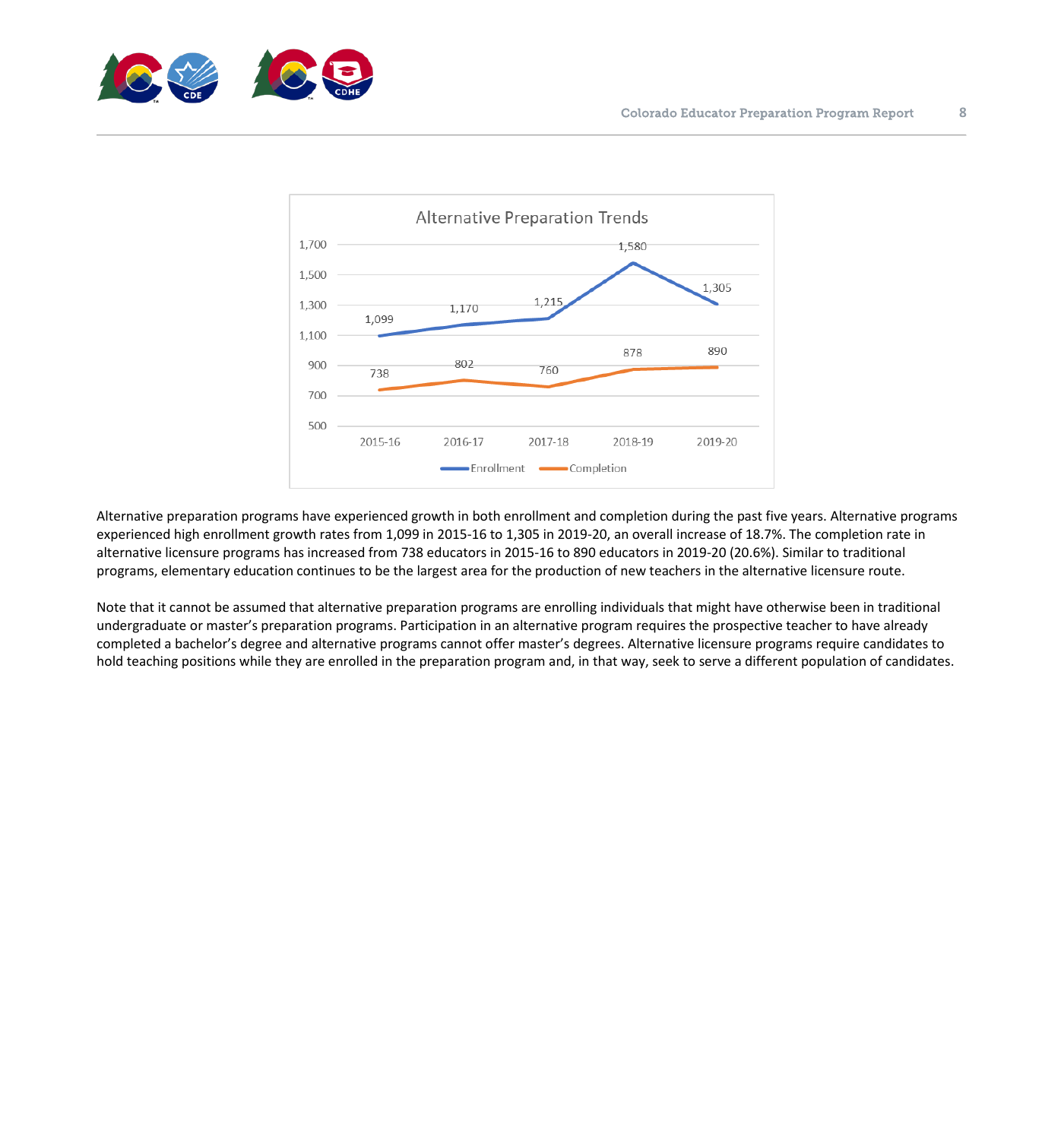

## <span id="page-8-0"></span>**Diversity of Educators**

Diversification of the education workforce continues to be a critical goal. Similar to past years, Colorado's pool of educators-in-training for 2019- 20 continued to be predominately white and female. Preparation providers report attempting to actively recruit and prepare more diverse candidates and diversity of their student populations is slowly increasing. The proportion and total number of enrollees across Colorado identifying as Hispanic have increased from 13.5% (1,518) to 18.4% (2,155) from 2015-16 to 2019-20 and those identifying as two or more races increased from 2.6% (290) to 3.8% (440). Further, nearly half (48.1%) of K-12 students in Colorado identified as a student of color or belonging to two or more races in fall 2021.

As in previous years, in 2019-20 alternative licensure programs attracted a relatively high proportion of male candidates compared to traditional pathways: one out of three (33.3%) alternative licensure candidates were male compared to one out of five (21.3%) traditional route candidates.



## <span id="page-8-1"></span>**Addressing Content Shortage Areas**

In a recent report, teacher shortage areas identified as statewide needs in 2020-21 include early childhood, K-12 special education generalist and secondary mathematics (CDE, 2021). In special education, the number of completers has increased substantially during the past five years. In this area, there were 222 completers in 2015-16 and 324 in 2019-20, an increase of 45.9%. A large part of this increase is due to the large special education enrollment in alternative programs where the number of completers grew from 69 to 152 during this period. In early childhood education, during these five years, the number of completers grew from 156 to 182, an increase of 16.7%. However, middle school and secondary mathematics teacher preparation experienced little change. Increased recruitment efforts are yielding positive results in certain endorsement areas.

#### <span id="page-8-2"></span>**Licensure Exam Performance**

New to the EPP Report this year are more detailed, disaggregated licensure exam pass rate metrics, as required by [House Bill 21-1010.](https://leg.colorado.gov/sites/default/files/2021a_1010_signed.pdf) Statute requires reporting first-attempt pass rates, in addition to highest-score pass rates that have been reported in the past, and that scores be disaggregated by race, ethnicity and gender.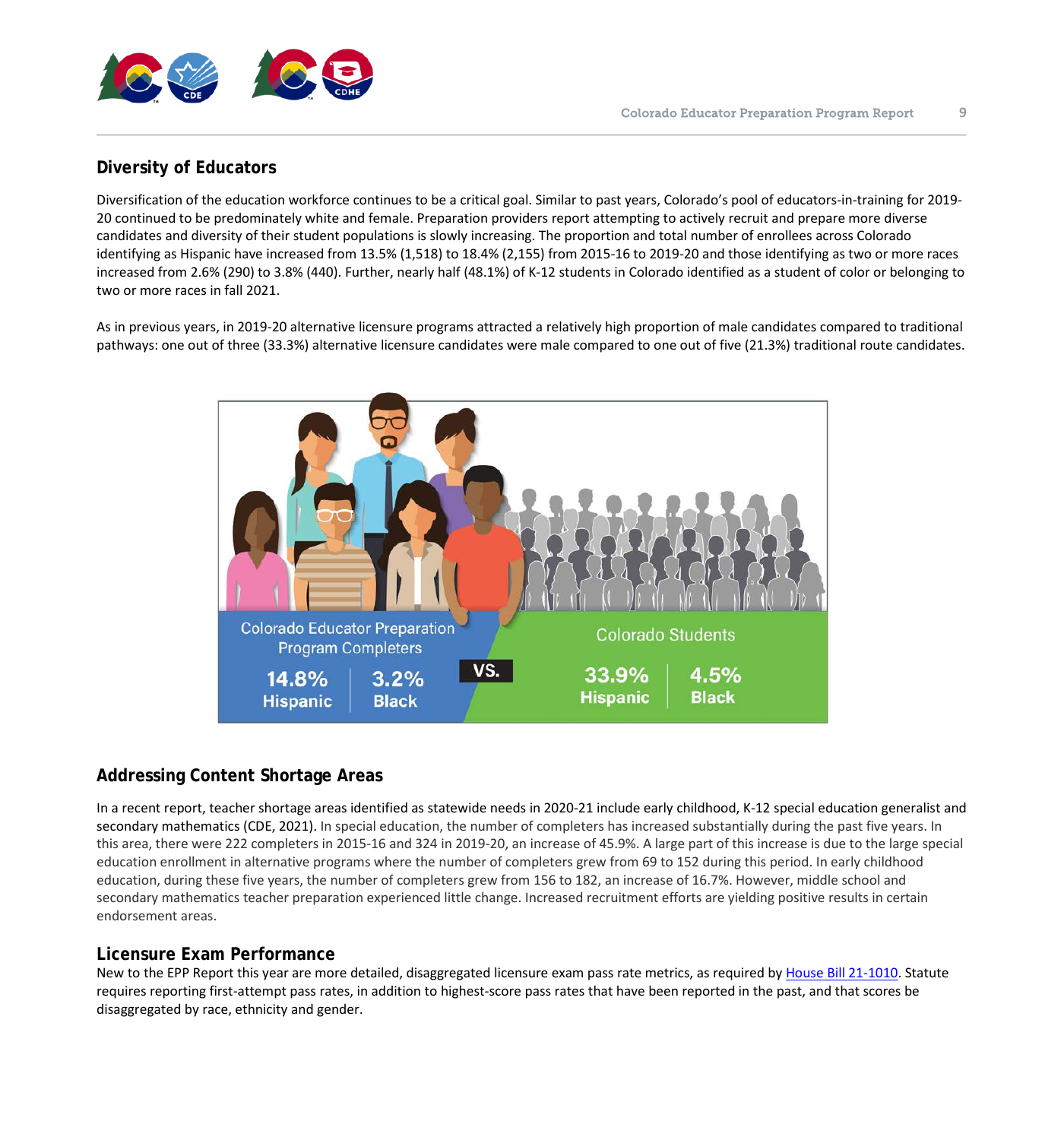

Most endorsement licensure tests for teachers measure content knowledge, although there are a few that measure content pedagogy, such as in special education, early childhood education or gifted education. The extent to which preparation pathways are responsible for providing teacher content knowledge differs tremendously. Graduate, post-bachelor's and alternative licensure programs are designed for candidates to enter the preparation program already possessing the necessary content knowledge for licensure. The passage of content exams can be used (in lieu of a degree in their content area) as a condition of program entry for graduate, post-bachelor's or alternative licensure programs.

Pass rates for all State Board of Education adopted licensure exams are presented in the interactive online EPP Report [\(https://www.cde.state.co.us/code/eppreport\)](https://www.cde.state.co.us/code/eppreport). One area of recent interest is performance on the mathematics exams. For the 2019-20 cohort, licensure pass rates on elementary education mathematics were 94.6% overall and 76.6% on the first attempt. For this cohort, the middle school math test pass rate was 96.2% overall and 80.8% on the first attempt, while the secondary math test (covering both middle and high school content) pass rate was 83.2% overall and 61.0% on the first attempt. The recently adopted middle school mathematics exam is successfully providing a pathway for mathematics teachers interested in teaching middle school grades who do not intend to teach advanced high school mathematics.

## <span id="page-9-0"></span>Colorado-prepared New Teacher Employment

In this section, new teachers who complete an authorized Colorado preparation program are followed to determine whether they enter the teaching workforce in Colorado public schools. A variety of metrics about those new teachers are reported, including their in-state placement rate, demographic characteristics, grade level and subjects taught, teaching in-field status and district of employment. These data reflect employment status during each cohort's first teaching year; for example, the employment data for the 2019-20 cohort year represents employment in the 2020-21 academic year.

The in-state placement rate of new teachers was 64% for the 2019-20 cohort, which is an increase from 61.9% five years ago, although a decrease from the previous year's high of 66%. The in-state placement rate has ranged between 58.1% and 66% over the five years. Please note that the in-state placement rate only includes those hired at a Colorado public school and is not the same as a total job placement rate because it does not include completers who may be teaching out-of-state or teaching in private settings.

#### **In-state Placement Rate**

- 64% of the 2019-20 cohort was hired by a Colorado public school in their first year after completing preparation
- Does not include teachers working out of state or in private settings

For alternative licensure programs, the in-state placement rate has increased each of the last five cohorts from 68% for the 2015-16 cohort to 76% for the 2019-20 cohort, and it has been consistently higher than the rate for traditional programs (ranging from 53% to 62% during this time). This is not surprising when considering that alternative candidates must be employed as classroom teachers during their preparation program and are likely to continue in those positions once they complete their preparation. In contrast, the traditional program completers enter the job market seeking teaching positions, which are more available in certain parts of the state and certain content areas than others. As well, traditional program completers may be more likely to take teaching positions in other states.

Predictably, during the past five years, the largest employers of new Colorado teachers are four of the five largest school districts in the state: Denver Public Schools, Jefferson County Public Schools, Douglas County School District and Aurora Public Schools. In the 2019-20 cohort - the most recent data available - these five districts hired one of every five (20.1%) new teachers finishing at Colorado EPPs.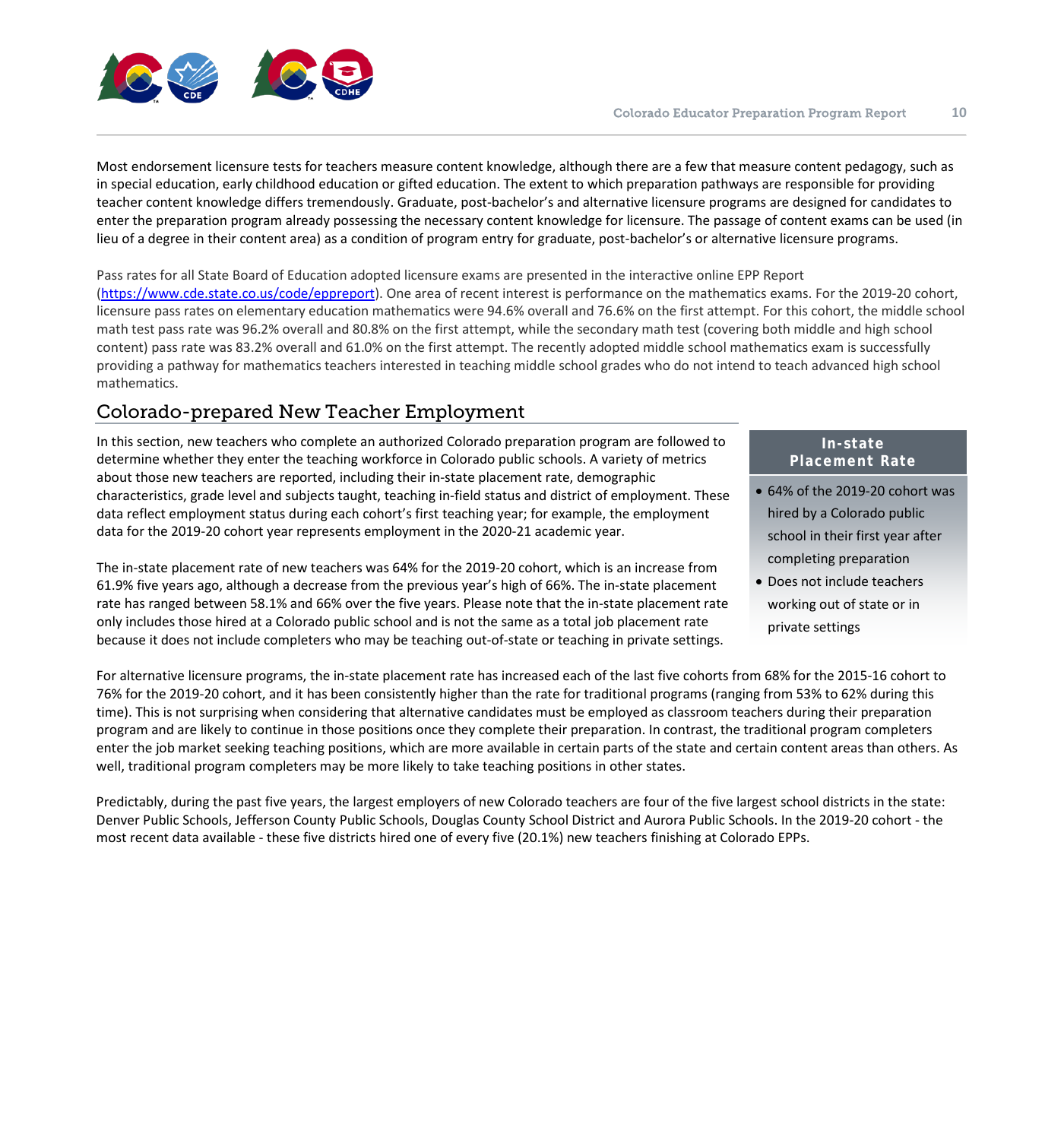

#### <span id="page-10-0"></span>**Context of New Teacher Employment**

Nationwide trends show first-year teachers are disproportionately hired into schools with the highest needs and assigned students who tend to be behind academically (Bruno, Rabovsky and Strunk, 2020). Similar to the national trend, Colorado's new teachers are employed disproportionately in the most highly impacted schools. Over one-third of new teachers in the 2019-20 cohort were hired by schools with high levels of poverty (36.7%), high proportions of students of color (37.9%) and/or high proportions of English-language learners (35.9%).

A comparison of school context for teachers prepared at traditional and alternative EPPs indicates that new teachers prepared through the alternative route are more likely to teach in high poverty schools (40.4%) than are new teachers prepared through the traditional route (33.7%).

The most recent Colorado data shows that new teachers were hired in districts that received the "Accredited" rating by CDE; however, several were placed in lower-performing schools in districts charged with adopting and implementing an "Improvement Plan." Twenty-eight (less than 1%) of new teachers work in a district that is required to have a "Priority Improvement Plan."

#### <span id="page-10-1"></span>**New Teacher Performance**

Teacher performance is assessed through annual performance evaluations, as required by Colorado law (C.R.S. 22-9-106). Educator performance evaluation is designed to continuously support educators' professional growth and, in turn, accelerate student results. Teacher performance ratings are comprised of a professional practice score and a score based on measures of their students' learning.

Teacher effectiveness, even for first-year teachers, is influenced by several factors. Preparation at their EPP contributes to effectiveness, as well as additional factors such as the availability of mentorship or coaching, class size, amount of planning time and other contextual factors at the new teacher's school. Effectiveness ratings of completers from an EPP should be interpreted as one of several indicators of outcomes.

Evaluation ratings for the 2019-20 cohort tracked in this report are not yet collected because this cohort has just finished their first year of teaching and the staff employment file is not due to CDE yet. The 2019-20 cohort was first evaluated in 2020-21 and their evaluation ratings will be collected late in the 2021-22 academic year. These evaluation ratings are classified as "not collectable." In contrast, evaluation ratings for the 2018-19 cohort were not required to be reported to CDE because of the pause to the evaluation system issued by Governor Polis in spring 2020 during the beginning of the COVID-19 pandemic. Evaluation data for the 2018-19 cohort are classified as "not rated." As a result, the most recent evaluation ratings in the EPP Report are for the 2017-18 cohort.

#### **School Context for New Teachers**

Over one-third of new teachers in the most recent cohort (2019-20) were hired in schools with high levels of poverty (36.7%), high proportions of minority students (37.9%) and/or high proportions of Englishlanguage learners (35.9%).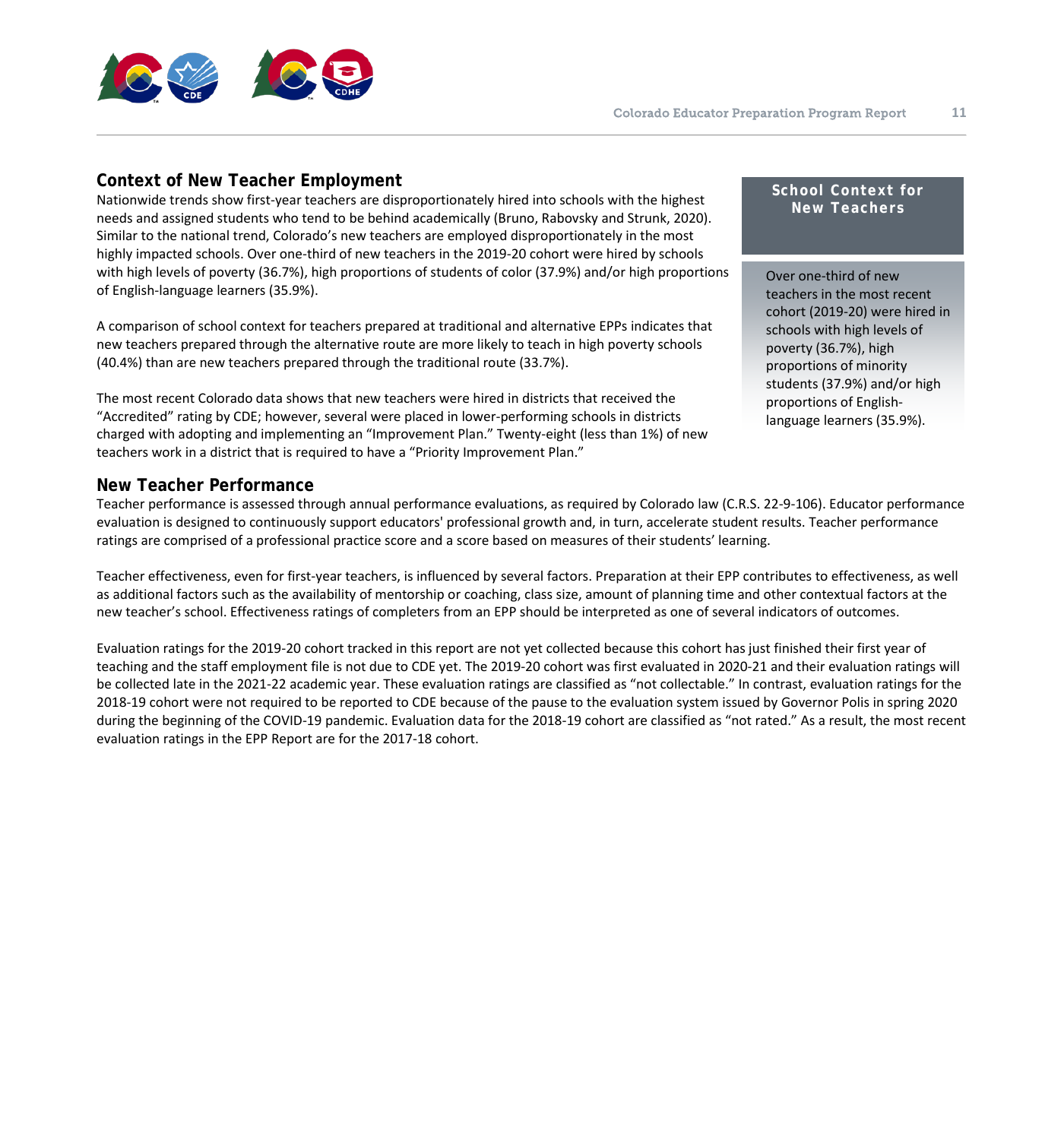



## <span id="page-11-0"></span>**New Teacher Retention, Mobility and Attrition**

Comparison of employment patterns over time for new teachers contributes to a better understanding of workforce stability. Retention, mobility and attrition of new teachers in these cohorts are being examined by the proportion of each cohort that: (1) continues to teach at the same school (*retention in school*), (2) continues to teach in the same district, but does so at a different school (*retention in district*), (3) continues to teach, but does so in a different Colorado school district (*retention in-state*), (4) leaves teaching and then returns to teach the following year (*returners*) and (5) leaves the Colorado public school teacher workforce (*attrition*). For the attrition group, those who continue to work in Colorado public education, but do not teach, are reported separately from those who leave the education system entirely.

Currently, it is possible to track the 2015-16 cohort into their fifth year of teaching. In this cohort's second year of teaching (2017-18), seven out of 10 (71.6%) teachers continued to teach in the same school, eight out of 10 (78.5%) continued to teach in the same district and nearly nine out of 10 (86.9%) continued to teach in the Colorado public school system. In this cohort's third year of teaching (2018-19), 54.1% continued to teach in the same school, another 8.3% continued to teach in the same district, but in a different school and 14.6% taught elsewhere in Colorado's public schools. An additional 2.3% who had left the teaching workforce in the prior year returned to it. In this cohort's fourth year of teaching (2019-20), 42.0% were still teaching in the same school, another 8.8% were teaching in a different school in the same district and 17.2% were teaching elsewhere in Colorado. An additional 4.5% who had left the



teaching workforce returned to it. In this cohort's fifth year of teaching, 34.9% continued to teach in the same school and another 9.8% continued to teach in the same district. An additional 17.8% continued to teach in Colorado's public schools and 5.8% who had left the teaching workforce returned to it. In all, slightly over two-thirds (68.3%) of the 2015-16 cohort were still teaching in Colorado public schools five years later in 2020-21.

## <span id="page-11-1"></span>Explore the Interactive Dashboards

In addition to the highlights provided in this summary, the interactive dashboards [\(http://www.cde.state.co.us/educatortalent/edprepprogram](http://www.cde.state.co.us/educatortalent/edprepprogram-report)[report\)](http://www.cde.state.co.us/educatortalent/edprepprogram-report) that accompany this summary provide a wealth of information specific to each endorsement area, cohort year and/or educator preparation program.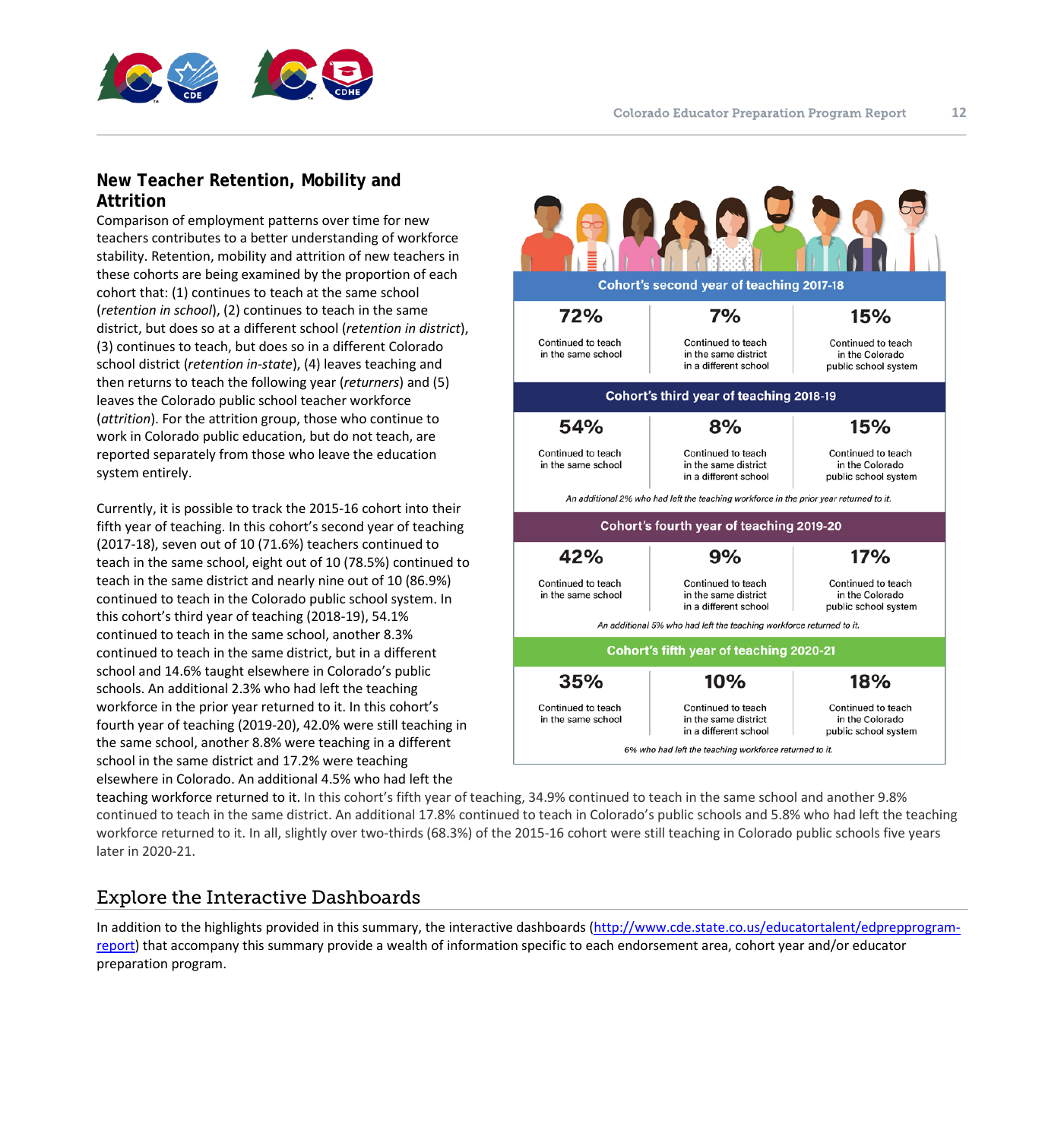

#### <span id="page-12-0"></span>References

ACT (2015). *The Condition of Future Educators 2014*. Iowa City: ACT. Retrieved from http://www.act.org/content/ dam/act/unsecured/documents/CCCR-2014-FutureEducators.pdf

Aragon, S. (2018). *Teacher evaluations policy snapshot*. Denver, CO: Education Commission of the States.

Bruno, P., Rabovsky, S. J., and Strunk, K. O. (2020). *Taking their first steps: The distribution of new teachers in school and classroom contexts and implications for teacher effectiveness*. American Educational Research Journal, *57*(4), pp. 1688-1729. [https://doi.org/10.3102/0002831219882008](https://doi.org/10.3102%2F0002831219882008)

Colorado Department of Education (2021). *Colorado's educator shortage: Survey results for the 2020-2021 school year*. Retrieved from [https://www.cde.state.co.us/educatortalent/edshortage-surveyresults.](https://www.cde.state.co.us/educatortalent/edshortage-surveyresults)

Education Commission of the States (2019). *50-State comparison: Teacher recruitment and retention.* Retrieved from [https://www.ecs.org/50](https://www.ecs.org/50-state-comparison-teacher-recruitment-and-retention/) [state-comparison-teacher-recruitment-and-retention/](https://www.ecs.org/50-state-comparison-teacher-recruitment-and-retention/)

Lachlan, L., Kimmel, L., Mizrav, E., and Holdheide, L. (2020). *Examining the impact of COVID-19 on the teaching workforce*. Washington, DC: Center on Great Teachers and Leaders. Retrieved from [https://gtlcenter.org/sites/default/files/Examining\\_Impact\\_COVID19\\_Workforce.pdf](https://gtlcenter.org/sites/default/files/Examining_Impact_COVID19_Workforce.pdf)

Sutcher, L., Darling-Hammond, L., and Carver-Thomas, D. (2016). *A coming crisis in teaching? Teacher supply, demand, and shortages in the U.S.* Palo Alto, CA: Learning Policy Institute.

Teacher Preparation Analytics (February 2018). *Measuring what matters: Recommendations from states in the Network for Transforming Educator Preparation*. Washington, DC: Council of Chief State School Officers.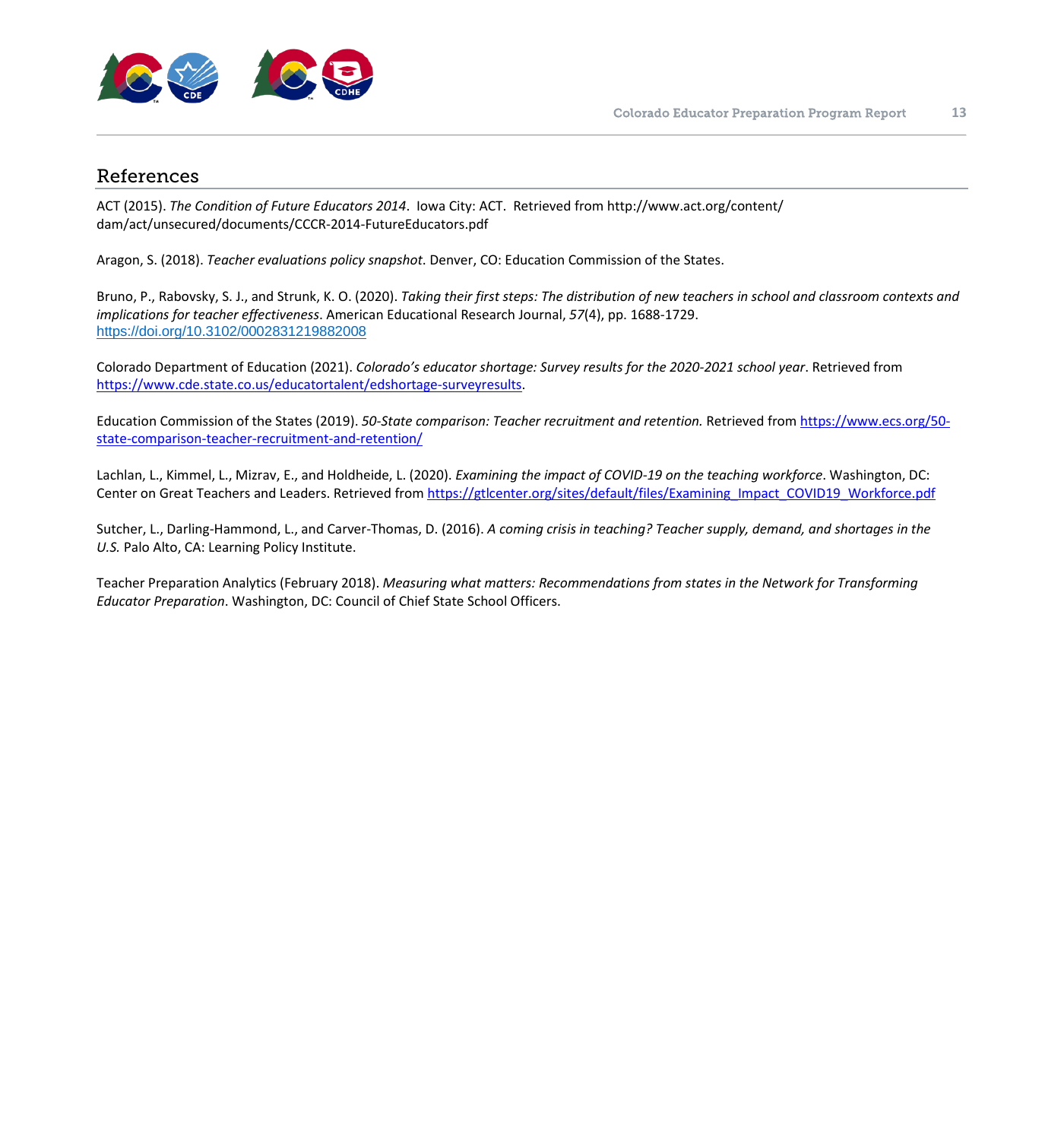

## <span id="page-13-0"></span>Appendix A

## <span id="page-13-1"></span>**Definitions**

*Academic Year.* The Academic Year includes a 12-month, three semester and/or four quarter period of time running from September through August, fall semester through summer semester, and/or fall quarter through summer quarter and representing all initial licensure completers from authorized Colorado educator preparation programs during that period. For example, the 2017-18 cohort is the group of new teachers who completed its preparation programs during the time period of September 2017 through August 2018, fall semester 2017 through summer semester 2018 and fall quarter 2017 through summer quarter 2018.

*Added Endorsement or Advanced Endorsement.* An endorsement area that is added onto an existing educator license. Note that some endorsement areas can only be added. Please see the list in Appendix C for more detail.

*Alternative Educator Preparation Program.* A one-year or two-year program of study and training for teacher preparation for a candidate holding a bachelor's degree and an alternative teacher license. Alternative programs must be authorized by the Colorado State Board of Education.

*Cohort.* The Cohort represents all initial licensure completers successfully finishing an authorized Colorado educator preparation programs during that period. For example, the 2017-18 cohort is the group of new teachers who completed its preparation programs during the time period of Sept. 1, 2017, through Aug. 31, 2018; fall semester 2017 through summer semester 2018; and fall quarter 2017 through summer quarter 2018.

*Cohort Year.* The Cohort Year is the 12-month, three semester, and/or four quarter period of time beginning and ending in any of the following terms: Sept. 1 through Aug. 31, fall semester through summer semester, and fall quarter through summer quarter.

*Designated Agency (DA).* A school district, an accredited nonpublic school, a board of cooperative services, an accepted institution of higher education or a nonprofit organization, or any combination thereof, which is responsible for the organization, management and operation of an approved alternative educator preparation program.

*Endorsement Area.* The designation of grade levels, subject matter and/or service specializations for which the candidate is being or has been prepared to teach or provide services.

*Initial Teaching License.* A teaching license issued to a first-time teacher who does not currently hold an initial or professional teaching license. An initial teaching license is referred to as an "initial license" throughout the EPP report.

*In-State Placement Rate*. The proportion of a cohort completers who obtains teaching positions in Colorado public schools the year after they complete their preparation programs. The In-State Placement Rate is not the same as a total job placement rate because the in-state placement rate only reflects the completers who obtain teaching positions in a public school in Colorado and does not include completers who may be teaching out-of-state or teaching in private schools.

*Retention.* The occurrence of a teacher remaining in a teaching position in the same school, district or state from one Academic Year to the next.

*Traditional Educator Preparation Program.* A program of study and training for educator preparation operated by an institution of higher education in which candidates do not serve as educators of record in the role for which they are being prepared during the program.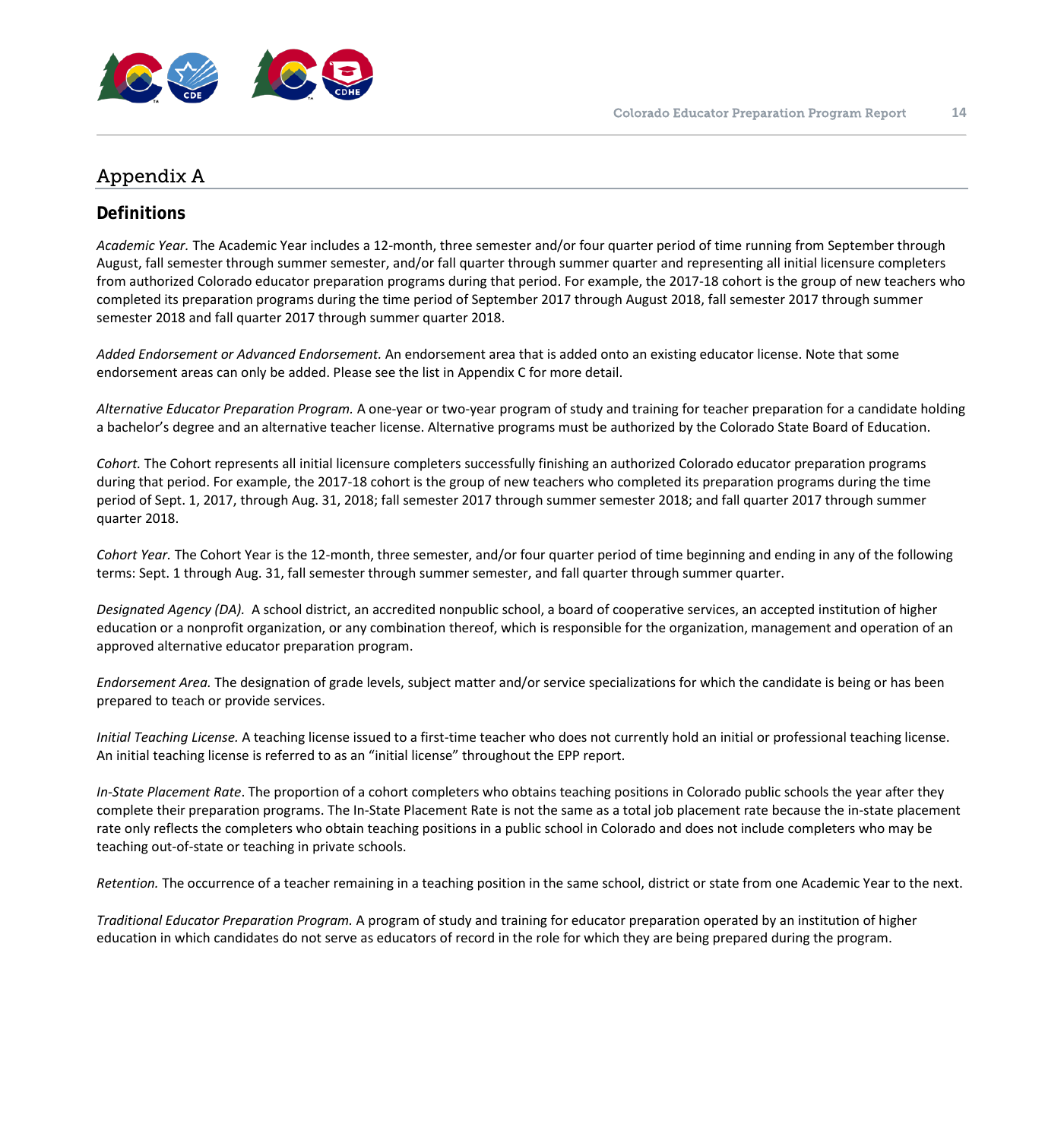## Appendix B

<span id="page-14-0"></span>

| <b>Reporting Elements and Data Sources</b>                                                                                                             |                         |                                                   |                                                                                                                         |
|--------------------------------------------------------------------------------------------------------------------------------------------------------|-------------------------|---------------------------------------------------|-------------------------------------------------------------------------------------------------------------------------|
| <b>Reporting Elements</b>                                                                                                                              | <b>Source</b><br>Agency | <b>Collection Name</b>                            | <b>Field Details</b>                                                                                                    |
| Enrollment and completion of education<br>candidates in traditional preparation<br>programs                                                            | <b>CDHE</b>             | <b>SURDS</b>                                      | See Educator Preparation at<br>https://highered.colorado.gov/Data/Docs.html                                             |
| Enrollment and completion of education<br>candidates in alternative preparation<br>programs                                                            | <b>CDE</b>              | <b>DADC</b>                                       | http://www.cde.state.co.us/datapipeline/per-dadc                                                                        |
| New teacher employment, including district,<br>school, subject area and grade level in which<br>teaching; in-field status; and retention<br>statistics | <b>CDE</b>              | <b>Human Resources</b>                            | http://www.cde.state.co.us/datapipeline/snap hr                                                                         |
| New teacher employment context, including<br>proportion of English-language learners,<br>students in poverty and minority students                     | <b>CDE</b>              | <b>Student October</b><br><b>Pupil Enrollment</b> | http://www.cde.state.co.us/datapipeline/snap_studentoctober                                                             |
| District accreditation ratings                                                                                                                         | <b>CDE</b>              | Performance<br>Framework<br>Reports               | http://www.cde.state.co.us/accountability/performanceframewo<br>rks and http://www.cde.state.co.us/schoolview/datafiles |
| New teacher performance evaluation ratings                                                                                                             | <b>CDE</b>              | Human Resources                                   | http://www.cde.state.co.us/datapipeline/snap hr                                                                         |
| Initial licensure exam pass rates                                                                                                                      | <b>CDE</b>              | <b>ETS Data Manager</b>                           | Records available only to state licensing agencies                                                                      |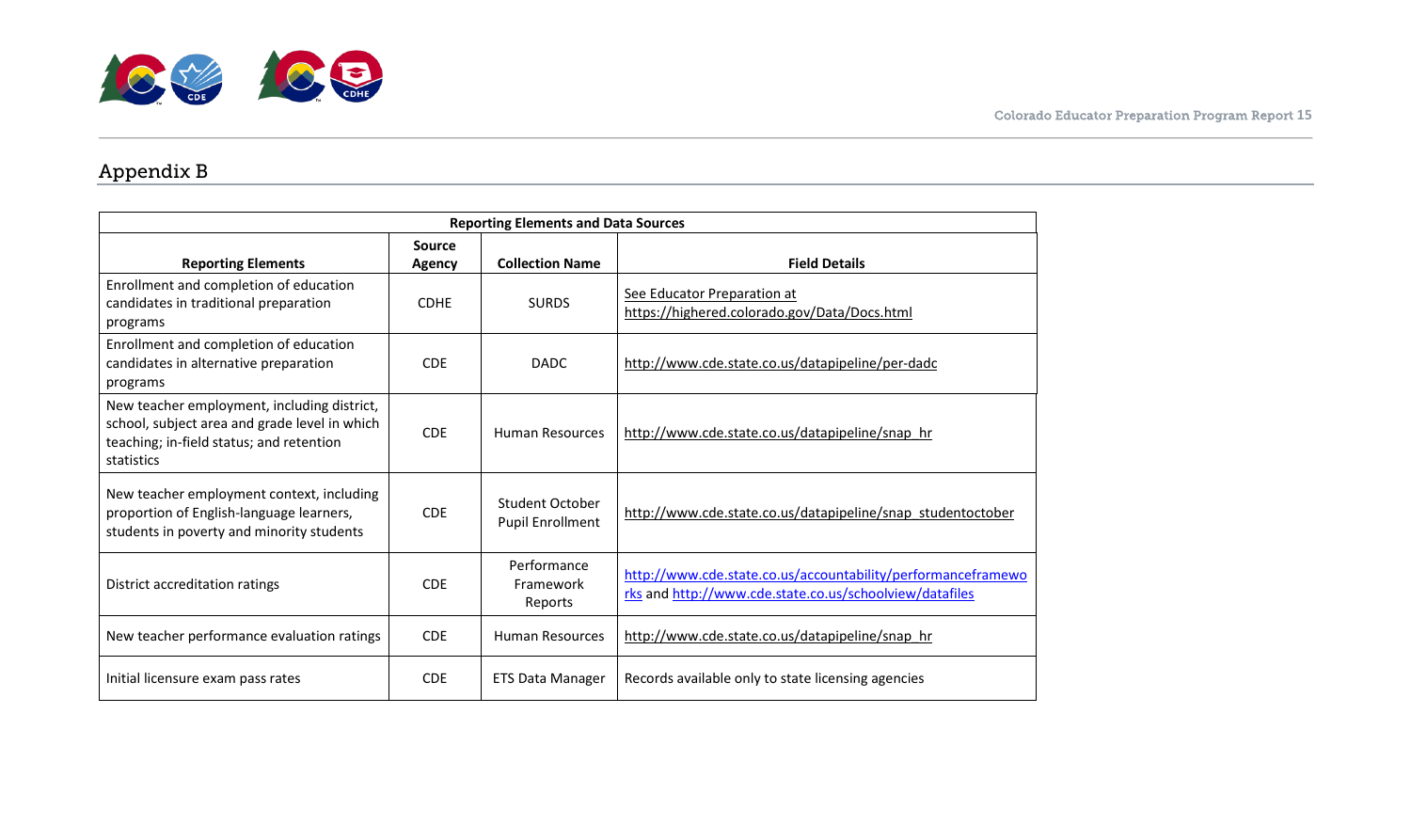

| Preparation program authorization and<br>reauthorization data | CDE & CDHE                             | ΝA        | Records maintained internally at state agencies                                         |
|---------------------------------------------------------------|----------------------------------------|-----------|-----------------------------------------------------------------------------------------|
| Preparation program mission and vision<br>statements          | Preparation<br>Programs/<br><b>CDE</b> | <b>NA</b> | Targeted collection of narratives in summer 2019 and subsequent<br>EPP-specific updates |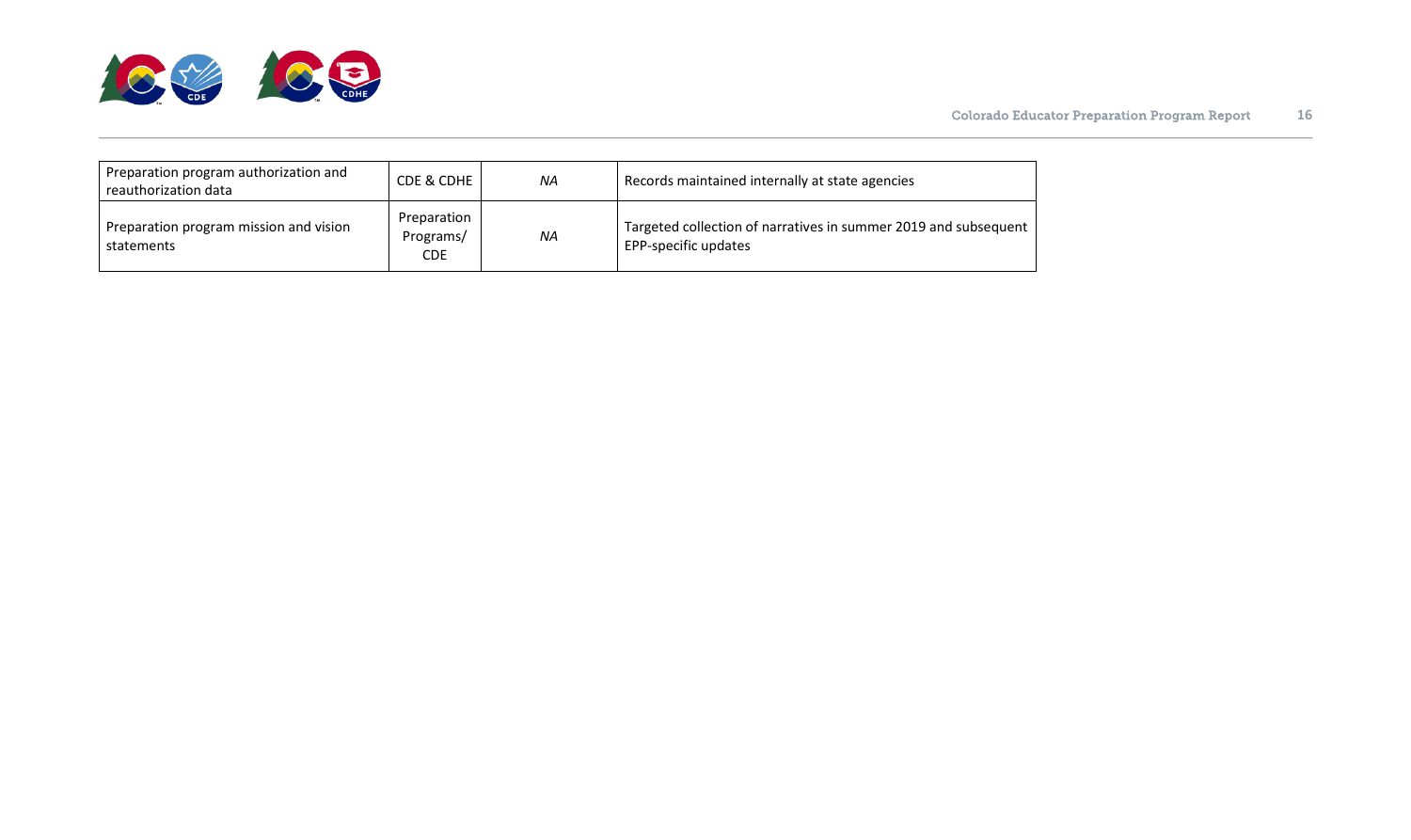

## Appendix C

<span id="page-16-0"></span>

| <b>Colorado Initial and Advanced Endorsement Areas and Special Services Provider Areas</b> |                        |                               |                    |
|--------------------------------------------------------------------------------------------|------------------------|-------------------------------|--------------------|
|                                                                                            |                        | <b>Available as Added (or</b> | <b>Special</b>     |
|                                                                                            | <b>Available as</b>    | Advanced)                     | <b>Services</b>    |
| <b>Endorsement Area*</b>                                                                   | <b>Initial License</b> | <b>Endorsement</b>            | Provider**         |
| Administrator                                                                              | X                      | X                             |                    |
| Agriculture, Food and Natural Resources                                                    | X                      | X                             |                    |
| Audiologist, School                                                                        | X                      | X                             | X                  |
| <b>Business and Marketing Education</b>                                                    | $\pmb{\mathsf{X}}$     | X                             |                    |
| Counselor, School                                                                          | Χ                      | X                             | X                  |
| <b>Culturally and Linguistically Diverse</b>                                               |                        |                               |                    |
| <b>Bilingual Education Specialist</b>                                                      |                        | X                             |                    |
| <b>Culturally and Linguistically Diverse</b>                                               |                        |                               |                    |
| Education                                                                                  |                        | X                             |                    |
| <b>Dance Education</b>                                                                     | X                      | X                             |                    |
| <b>Drama Theatre Arts</b>                                                                  | X                      | X                             |                    |
| <b>Early Childhood Education</b>                                                           | X                      | X                             |                    |
| Early Childhood Education (ECE) Special                                                    |                        |                               |                    |
| Education                                                                                  | X                      | X                             |                    |
| <b>ECE Special Education: Specialist</b>                                                   | X                      | X                             |                    |
| <b>Elementary Education</b>                                                                | X                      | X                             |                    |
| English Language Arts                                                                      | X                      | X                             |                    |
| <b>Family and Consumer Sciences</b>                                                        | X                      | X                             |                    |
| Gifted Education, Core                                                                     |                        | X                             |                    |
| <b>Gifted Education, Director</b>                                                          |                        | X                             |                    |
| <b>Gifted Education, Specialist</b>                                                        |                        | X                             |                    |
| Health                                                                                     | $\pmb{\mathsf{X}}$     | X                             |                    |
| Instructional Technology                                                                   | X                      | X                             |                    |
| <b>Instructional Technology Specialist</b>                                                 |                        | X                             |                    |
| Librarian, Teacher                                                                         |                        | X                             |                    |
| <b>Mathematics</b>                                                                         | Χ                      | X                             |                    |
| <b>Middle School Mathematics</b>                                                           | Χ                      | Χ                             |                    |
| <b>Mentor Teacher</b>                                                                      |                        | X                             |                    |
| Music (K-12)                                                                               | X                      | X                             |                    |
| Nurse, School                                                                              | Χ                      | X                             | X                  |
| Occupational Therapist, School                                                             | X                      | $\mathbf x$                   | $\pmb{\mathsf{X}}$ |
| Orientation and Mobility Specialist,                                                       |                        |                               |                    |
| School                                                                                     | X                      | X                             | X                  |
| <b>Physical Education</b>                                                                  | X                      | X                             |                    |